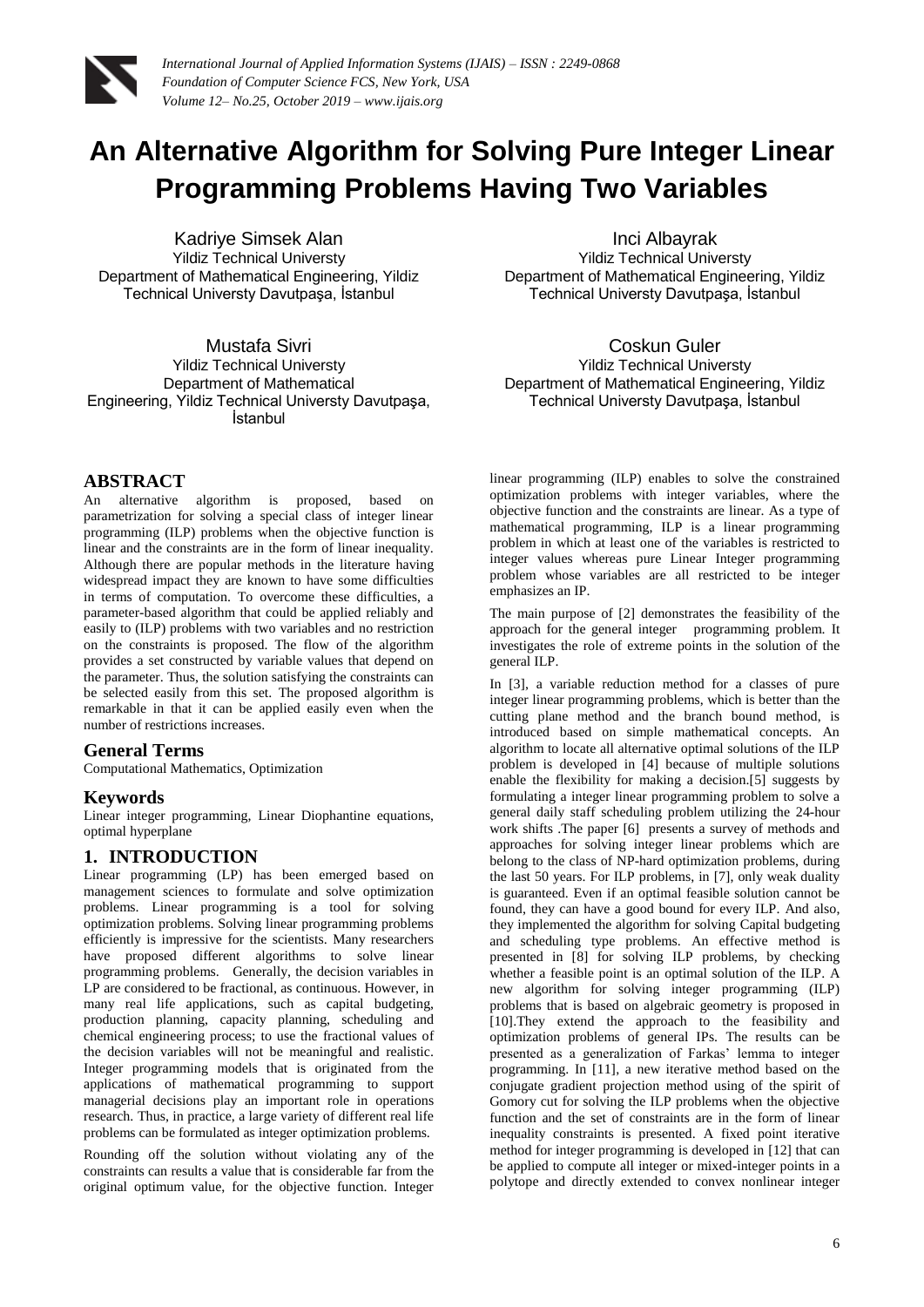

*International Journal of Applied Information Systems (IJAIS) – ISSN : 2249-0868 Foundation of Computer Science FCS, New York, USA Volume 12– No.25, October 2019 – www.ijais.org*

programming. In [13], an evolutionary algorithm for the solution of pure integer linear programs having all the variables are fixed by the evolutionary system is introduced. The algorithm proposed does not require the solution of continuous linear programs.

In this paper, a pure integer linear programming model with only two variable and no restriction on the numbers of the constraints, is presented whose solution can be directly obtained using the standard simplex method. An appropriate iterative computational approach in order to overcome these problems is proposed based on simple mathematical concept. In this context, the parameterization algorithm to eliminate the computational difficulty is served as an effective tool.

This paper is organized as follows: Section 2 presents required information. In Section 3, the proposed approach is handled. Section 4 and Section 5 consist of the numerical example and conclusions, respectively.

### **2. PRELİMİNARİES**

In this section, brief required information are presented.

**Definition 1[9]:** The mathematical formulation of an ILP problem is described below:

Step  
\n
$$
P_{1}: \begin{cases}\n& \text{Max}(Min) \sum_{j=1}^{n} c_{j}x_{j} & \text{the (} \\ \sum_{i=1}^{m} \sum_{j=1}^{n} a_{ij}x_{j} \leq b_{i} & \text{for (} \\ x_{j} \geq 0 \text{ and integer; where } (i = 1, 2, ..., m; j = 1, 2, ..., n)\n\end{cases}
$$
\nStep

Definition 2:Consider the objective hyperplane

$$
\sum c_j x_j = z
$$

Where each  $c_j \in Z$  which is a linear Diophantine equation in integers [1].

$$
d = gdc(c_j, c_j \neq 0; j = 1, 2, ..., n).
$$

It has an integer solution if and only if  $d|z|$ . Also, if a linear Diophantine equation has an integer solution; then there will be infinitely many solution for this equation [1].

Theorem 1:  $(x_1, x_2, ..., x_n, z)$  is a solution of the problem if and only if  $(x_1, x_2, ..., x_n)$  satisfies all constraints of  $P_1$ .

Theorem 2: Let  $\bar{z}$  be an integer. Let  $S$  denote the set of all feasible solutions to the ILP. If  $S \cap \{x / cx = z\}$  is non

empty, then the optimum solution to the ILP will lie on the hyperplane  $cx = z$  [1].

# **3. A PROPOSED ALGORİTHM FOR SOLVİNG THE INTEGER LİNEAR PROGRAMMING PROBLEMS HAVİNG TWO VARİABLES**

The solution algorithm for finding the solution of an ILP problem having two variables is presented below:

Step 0: Load the LP problem P<sub>1</sub>.

*Step 1*: Solve the relaxed LP problem  $P_1$  to find the optimal solution.

*Step 2*: If the optimal point  $(x_1, x_2)$  is integer, it is the desired solution. Stop. Otherwise, go to step 3.

Step 3: Assign the integer part of the optimal value Z of P1 to 2

$$
\sum_{j=1}^{n} c_j x_j
$$
 the expression 
$$
\sum_{j=1}^{n} c_j x_j = Z,
$$

Step 4: In 1 *j*  $\overline{a}$ specify any of the variables as a parameter and determine the other variable as parametrically.

Step 5: Reconstruct the constraints parametrically.

Step 6: Determine the interval of parameter, considering the reconstructed constraints.

Step 7: If it is meaningful, specify each pair of variables (x1, x2) for each parameter value that is from the interval and go to step 8. Otherwise, decrease (increase) the optimal value Z one unit and considering new optimal value go to step 3.

Step 8: Choose integer variable pair(s) (x1, x2).

Step 9: Check whether the resulting pair(s)  $(x1, x2)$  satisfy the constraints. If yes, check whether the determined (x1, x2) is the only solution that satisfies the constraints. If yes, it is the optimal solution.

Stop. Otherwise, choose one of them who is maximizing (minimizing) the objective function. Stop. If there are solutions satisfying the constraints more than one, they will be alternative solutions. If no one provides the constraints, decrease (increase) the optimal value Z one unit and considering new optimal value, go to step 3.

An algorithm having easy implementation to solve integer linear programming model having two variables is developed. All these steps have been aimed of optimizing readily the problems meeting numerous constraints with two variables.

#### **4. NUMERICAL EXPERIMENT Example 4.1.**

Solve the following LP problem.

Step 0:

$$
P_1 \qquad \qquad \text{Max} \quad x_1 + 5x_2
$$

Subject to

 $x_1 + 10x_2 \le 20$ 

 $x_1 \leq 2$ 

 $x_1 \geq 0$ ,  $x_2 \geq 0$  and integers

Step 1: By solving the relaxed LP problem  $P_1$ ;  $(x_1, x_2) = (2.1, 1.8)$  and optimal value  $Z = 11$  are obtained.

Step 2: There is no integer solution, go to step 3.

Step 3: Z=11 assigned to 
$$
x_1 + 5x_2
$$

Step 4: By assigning 
$$
x_1 = t
$$
, in  $x_1 + 5x_2 = 11$ ,  
 $x_2 = \frac{11-t}{5}$  is obtained.

.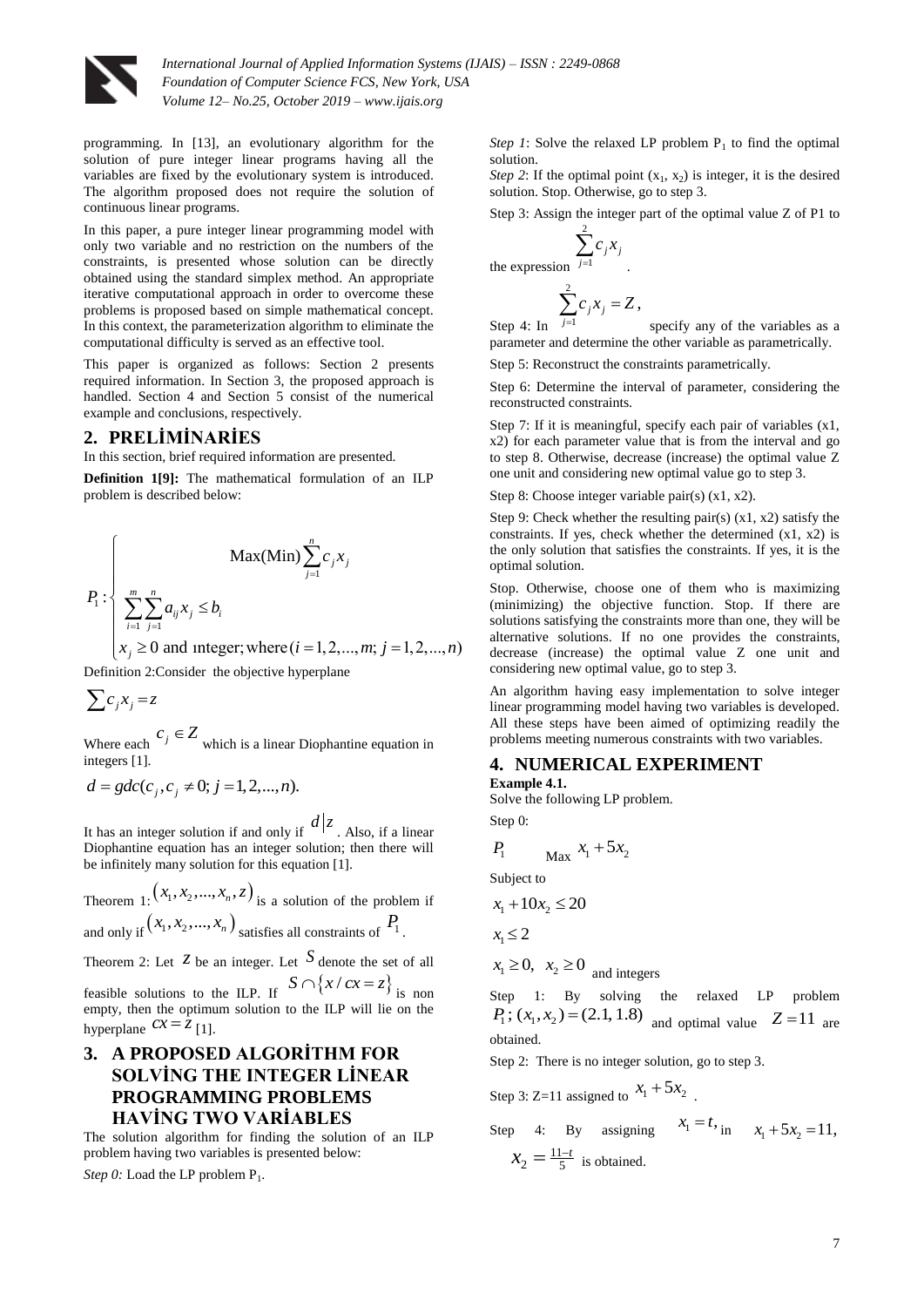

*International Journal of Applied Information Systems (IJAIS) – ISSN : 2249-0868 Foundation of Computer Science FCS, New York, USA Volume 12– No.25, October 2019 – www.ijais.org*

*Step 5-6:* Considering the parametric variables, the constraints is reconstruct as follows:

$$
t\geq 2;\ t\leq 2
$$

Step 7: Reconstructed constraints present *t* as 2

Since it is not an integer solution, the optimal value Z is reduced one unit; i.e. Z is taken as 10; and, go to step 3.

Thus,  $0 \le t \le 2$  is determined from  $x_1 + 5x_2 = 10$ . When



**Fig.1 The algorithm for integer linear programming model having two variables**